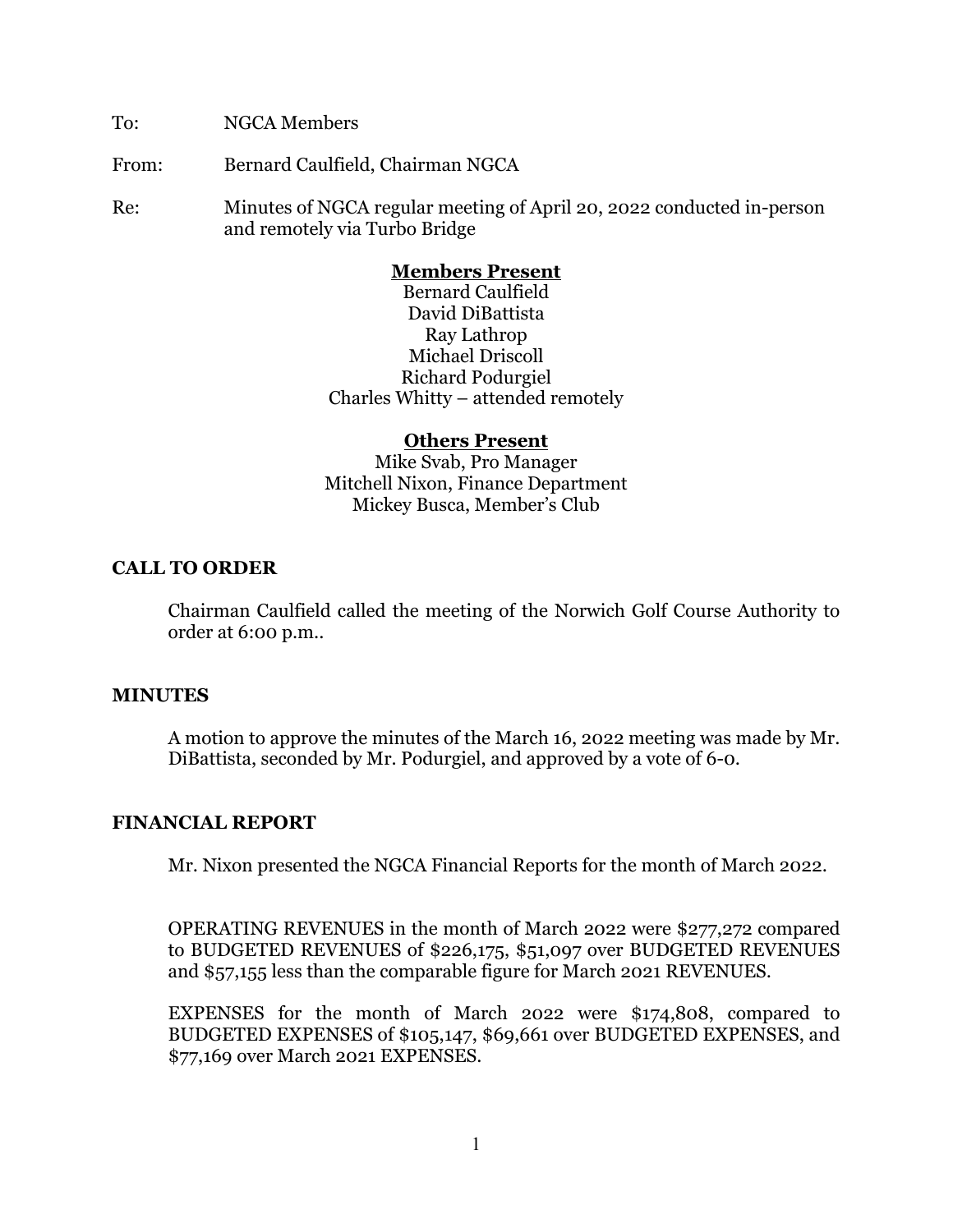NET PROFIT for March 2022 was \$102,464 compared to a NET PROFIT for March 2021 of \$236,787. This figure is after depreciation of \$12,227 in 2022 and \$6,873 in 2021.

The CASH BALANCE at the end of March 2022 was \$237,879 in comparison to the prior month February 2022 figure of \$145,466. This is an increase of \$92,413.

# **Year to Date (YTD)**

YTD OPERATING REVENUES were \$339,361, compared to YTD BUDGETED REVENUES of \$284,884. This is \$54,478 over the YTD Budget, and \$52,582, less than the prior year.

YTD EXPENSES were \$340,498, compared to YTD BUDGETED EXPENSES of \$268,735. This is \$71,764 over the YTD BUDGETED EXPENSES, and \$150,511 more than the prior year.

YTD TOTAL REVENUES were less than EXPENSES by \$1,137; which is under Budget by \$17,286, and \$203,093 under YTD March 2021.

## **Items of interest on the Balance Sheet include:**

- Accounts Receivable is \$0, and as of today the Caddy Shack rent through the end of April 2022 is paid in full.
- The balance in Accounts Payable (products/services that have been received but not yet been paid for as of March 31, 2022) is \$3,938.
- The Due to General Fund is the NGCA's cash balance as of March 31, 2022. An amount in the Asset section means that the City owes the NGCA those funds. The present amount owed to the NGCA is \$237,879.

Note: The March Cash Balance less Accounts Payable equals Cash (Shortfall):

 $$237,879 - $3,938 = $233,941$ 

Mr. Podurgiel made reference to the member's due line item in the revenue portion of the income statement for March 2022. As of the end of March the total of \$310,237.50 in dues has been paid. This is \$28,433.64 more than the budgeted figure and approximately \$38,000 less than the figure received at the same time in March 2021.

Mr. Svab noted that through April 20, 2022 the amount of dues received is over \$350,000 and the budgeted figure of \$361,287 is likely to be reached by or before the end of April.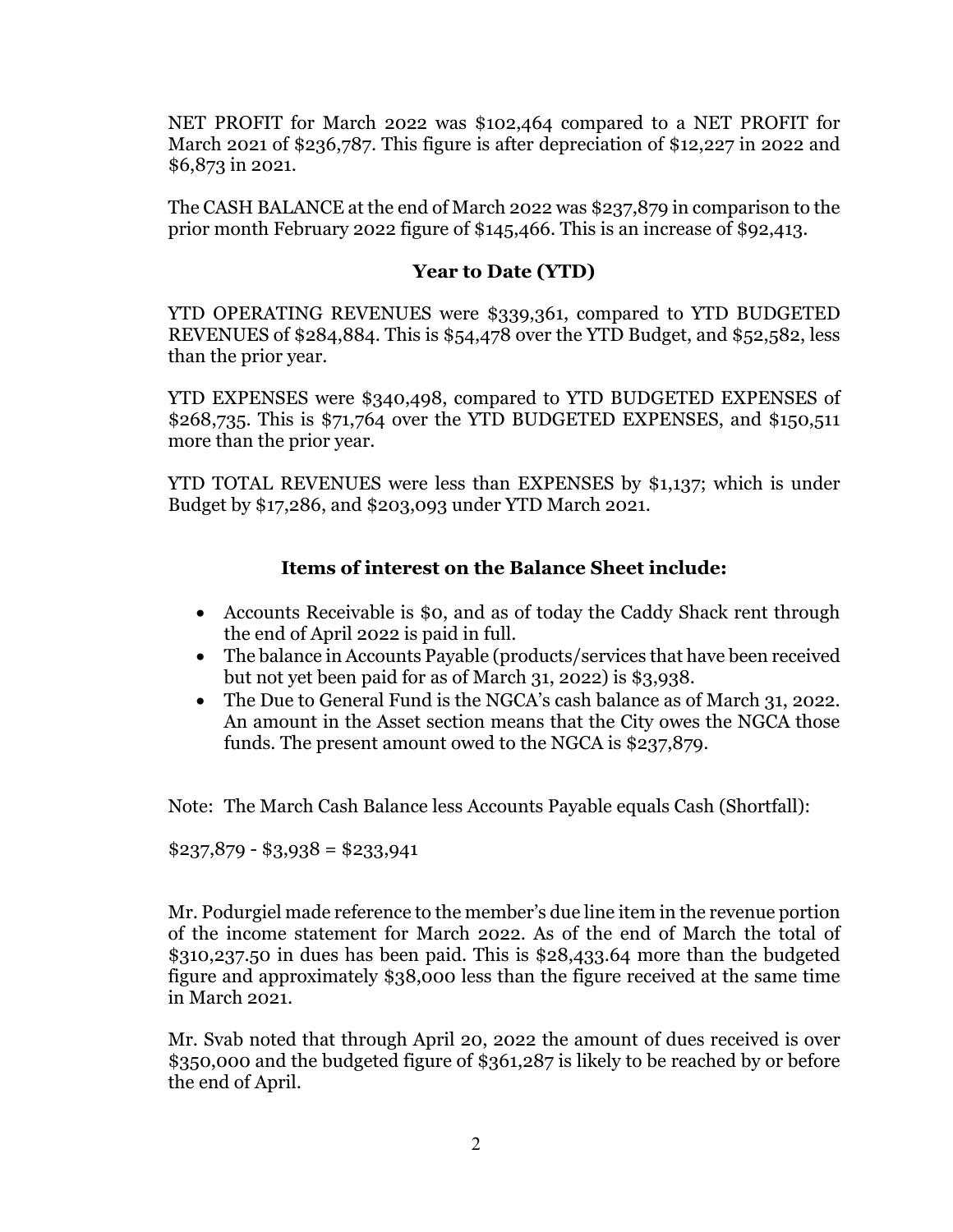A motion to receive the Financial Report was made by Mr. Lathrop, seconded by Mr. DiBattista and approved by a vote of 6-0.

#### **CORRESPONDENCE**

No correspondence was received.

## **CADDY SHACK RESTAURANT**

The lease is paid in full through the end of April 2022.

#### **CHAIRMAN'S REPORT**

No report.

## **COURSE SUPERINTENDENT**

In the absence of Mr. Kundahl, Mr. Svab reported that irrigation system has been activated, seems in good condition and working well although 3 to 4 heads need repair or replacement.

The course will be closed on Monday, April 25, 2022 for aeration.

#### **PRO MANAGER REPORT**

Mr. Svab reported that the construction of the pavilion should start next week.

Mr. Svab extended his thanks to his assistant, Ray Gorton, and to Authority member Bob Malouf for their work in roofing the pumphouse the work performed on April 20, 2022.

#### **MEMBER'S CLUB**

Mr. Busca advised that the members have approved the revisions to the by-laws and constitution of the Member's Club. He also noted that the scholarship applications had been distributed.

Mr. Busca extended his personal thanks as well as the thanks of the Member's Club to Authority member Bob Malouf for assistance he rendered to a golfer who had a medical emergency during the recent ABCD Tournament noting Mr. Malouf's assistance did not end at the arrival of the first responders.